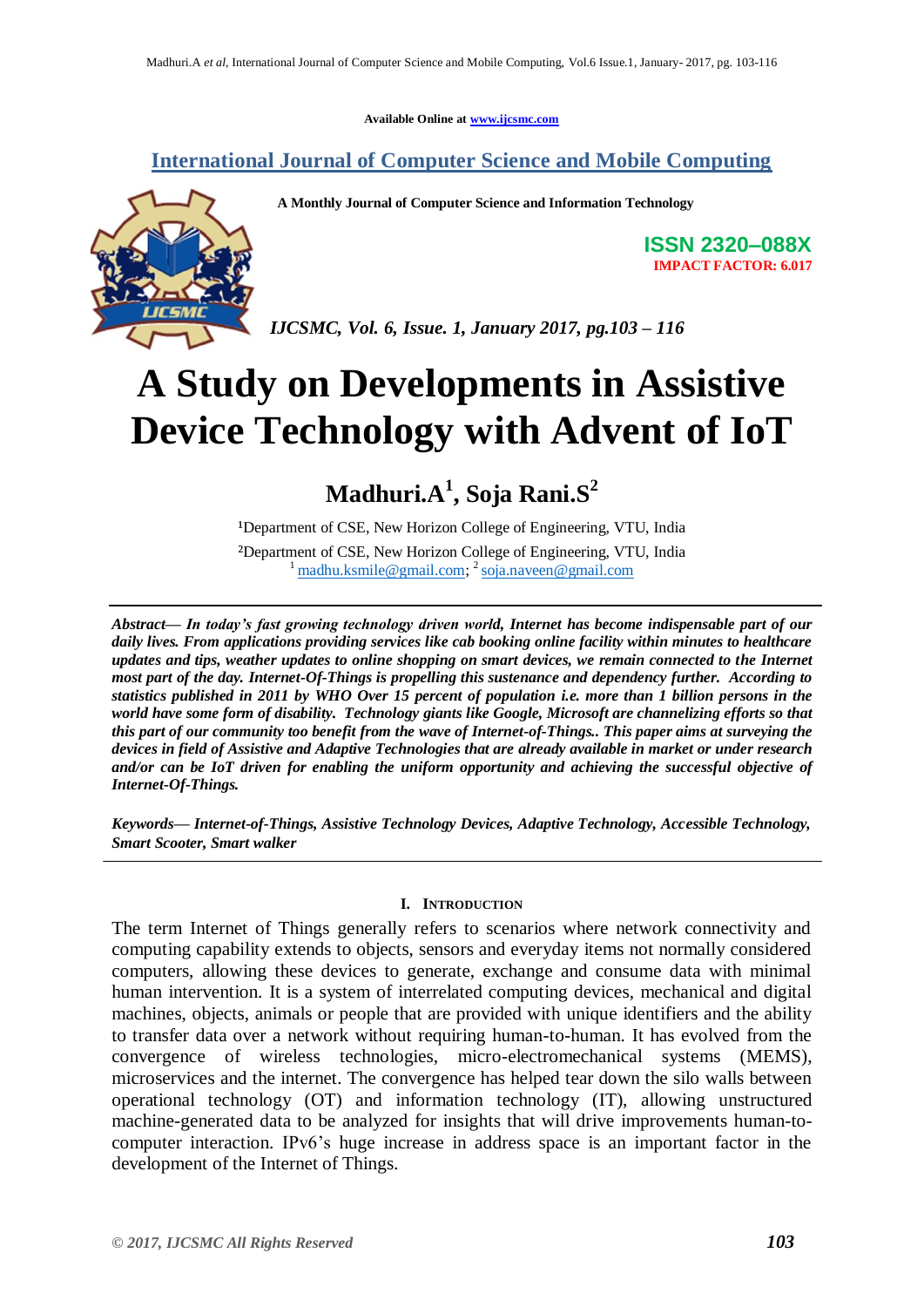#### **II. IOT FOR DISABILITY SUPPORT**

A disability is any physical, sensory, or cognitive impairment that makes daily activities more difficult. Many people are born with a disability. Others acquire a disability later in life, from an accident, an illness, or the aging process. Many older individuals are diagnosed with chronic conditions that lead to functional or cognitive disabilities. In the United States, for example, about 15 percent of people over the age of 65 require some form of assistance with their basic daily activities.2 For much of history, many people with disabilities have had to rely on technologies that were designed for the nondisabled community. Even technology specifically designed for people with disabilities—such as Braille text for people with a visual impairment or text telephones (TTY) for people with a hearing disability—could require a high learning curve, be limited in availability, or have a high cost because of its specialized nature. Recently, however, the shift from analog technology to digital technology has eliminated many of these barriers. The reason is simple: digital information can easily be converted into voice, text, or even physical patterns (e.g., Braille), allowing the development of many more low-cost, readily available general purpose devices that also can be used by people with disabilities. The digital era has led to many advances in technology that have directly improved the quality of life for the disabled community. As discussed below, technology that improves accessibility for people with disabilities generally falls into three categories:

- A) Assistive technology (technology designed specifically to improve a disabled person's functional capabilities)
- B) Adaptive technology (technology that provides a mechanism that allows people with disabilities to use technology that would otherwise be inaccessible to them)
- C) Accessible technology (technology that has many broad applications but helps remove barriers and make the world more accessible for people with disabilities)

#### **III.TECHNOLOGIES FOR DISABILTY**

A. *Assistive Technology*

Assistive technology for individuals with disabilities is technology designed to improve the functional capabilities of such individuals. It includes a wide range of devices and services, including IT-enabled prosthetics and implants, custom computer interfaces and accessible communication tools. In the medical arena, researchers have designed ITenabled devices for people with disabilities that radically increase their functional capabilities, including improved hearing for individuals with hearing disabilities and improved vision for people with visual disabilities. In addition, IT provides people with disabilities with many new tools to use to assist them in their daily lives.

#### B. *Adaptive Technology*

Adaptive technology is technology that provides a mechanism that allows people with disabilities to use technology that would otherwise be inaccessible to them. Because it makes information accessible in more ways and formats, IT is playing an important role in improving access to information among individuals with visual and hearing disabilities. Text-to-speech technology, for example, helps users with vision impairments to be able to "read" materials that are written. Computer screen readers, such as JAWS, and screen magnifiers help make computer output accessible for visually impaired users.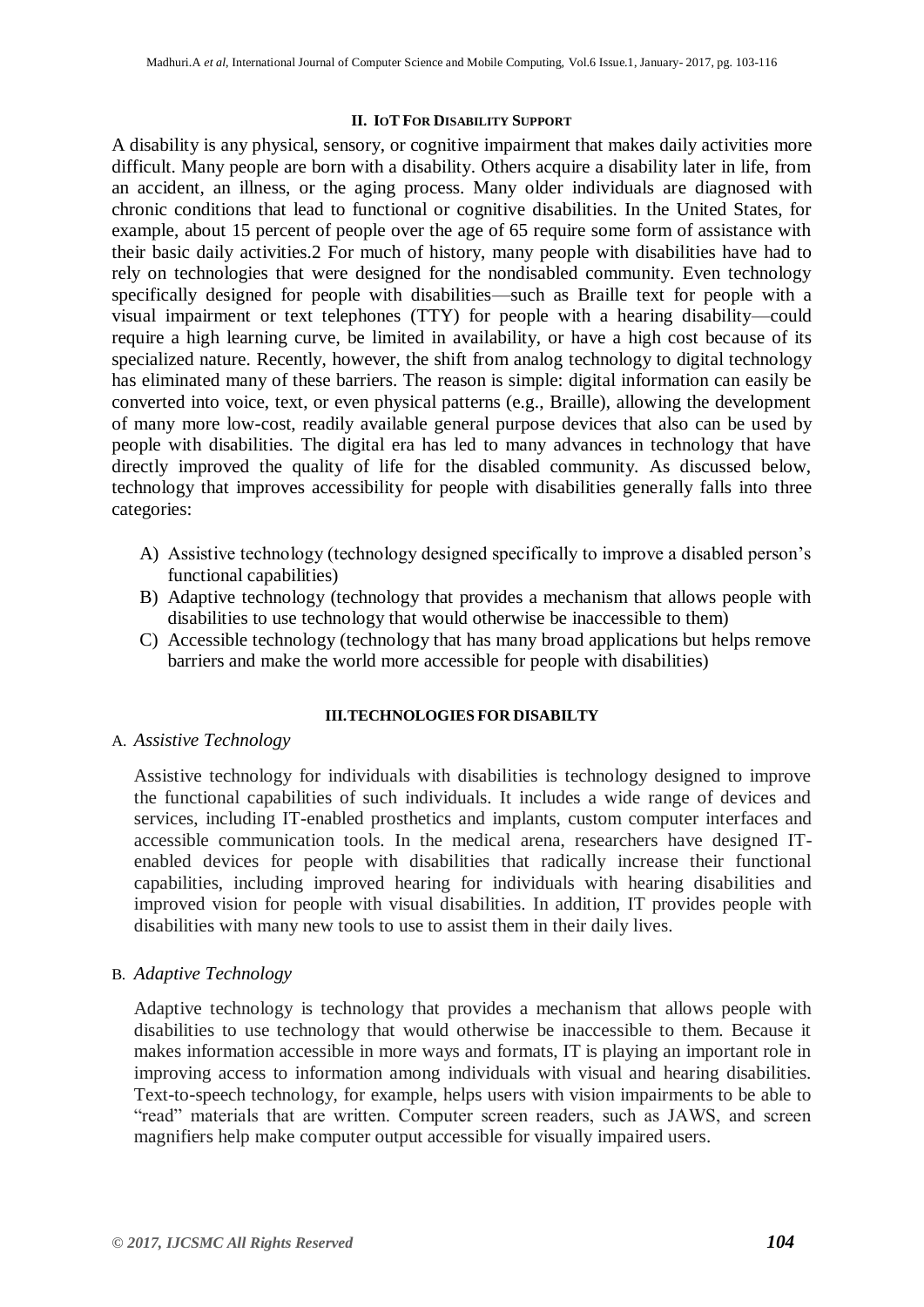#### C. *Accessible Technology*

 Accessible technology is technology that has many broad applications but helps remove barriers and make the world more accessible for people with disabilities, giving them more access to information, communication, and independence. The fact that digital information can easily be converted into voice, text, or even physical patterns has led to the development of many low-cost, readily available general purpose devices that also can be used by people with disabilities. Many accessible technologies were not originally designed to address specific disabilities but were rather adapted for them. Speech recognition software, for example, has many uses such as dictation or automated telephone systems; however, the technology can also provide independence for quadriplegics by allowing them to control a computer with their voice. Similarly, a German research institute designed a hands-free computer interface for computers in an industrial setting that uses eye movement to control a cursor; the researchers quickly realized the technology's usefulness for quadriplegics.

| <b>SNO</b> | <b>BASIC DEVICE</b> | <b>USE</b>                                                                                                                                                                                                                                                                                                                                                                                                                                                                                                                                                                                                                                 | <b>IOT DRIVEN DEVICE</b>                                                                                                                                                                                                                                                                                                                                                                                                                                                                                                                                                         | <b>AVAILABILITY</b><br><b>AND COST</b>                                                                                                                                                                                                                                                                                                                                                                                                                                    |
|------------|---------------------|--------------------------------------------------------------------------------------------------------------------------------------------------------------------------------------------------------------------------------------------------------------------------------------------------------------------------------------------------------------------------------------------------------------------------------------------------------------------------------------------------------------------------------------------------------------------------------------------------------------------------------------------|----------------------------------------------------------------------------------------------------------------------------------------------------------------------------------------------------------------------------------------------------------------------------------------------------------------------------------------------------------------------------------------------------------------------------------------------------------------------------------------------------------------------------------------------------------------------------------|---------------------------------------------------------------------------------------------------------------------------------------------------------------------------------------------------------------------------------------------------------------------------------------------------------------------------------------------------------------------------------------------------------------------------------------------------------------------------|
| 1          | Wheelchairs         | Wheelchairs are devices that can<br>manually propelled<br>be<br><b>or</b><br>electrically propelled and that<br>include a seating system and are<br>designed to be a substitute for<br>the normal mobility that most<br>people enjoy.                                                                                                                                                                                                                                                                                                                                                                                                      | Permobil's wheelchair is an<br>apt illustration of<br>the<br>concept of the Internet of<br>Things, the notion that<br>virtually every<br>product<br>around us will one day be<br>online and communicate<br>with us and with other<br>products. The wheelchair<br>taps a cellular connection to<br>relay results of diagnostic<br>tests, fire off an alert if it<br>has fallen over and let<br>family members track a<br>loved one.                                                                                                                                               | <b>CTIA</b><br>wireless<br>In<br>industry conference a<br>motorized<br>wheelchair<br>built<br>Sweden's<br>by<br>Permobil<br>was<br>This<br>demonstrated.<br>wheelchair, a modified<br>version<br>$\sigma$ f<br>the<br>company's<br>roughly<br>\$35,000<br>flagship<br>F <sub>5</sub><br>model, hooks up to the<br>Internet<br>through<br>an<br>AT&T connection.                                                                                                           |
| 2          | Scooters            | A scooter is useful for persons<br>without<br>the<br>stamina<br><b>or</b><br>arm/shoulder<br>flexibility<br>necessary to use a manual<br>wheelchair. Also, swivelling the<br>seat of an electric scooter is<br>generally easier than moving the<br>foot<br>supports<br>on<br>most<br>conventional<br>wheelchairs.<br>A<br>mobility scooter is very helpful<br>for persons with systemic or<br>whole-body disabling conditions<br>(coronary or lung issues, some<br>forms of arthritis, obesity, etc.)<br>who are still able to stand and<br>walk a few steps, sit upright<br>without torso support,<br>and<br>control the steering tiller. | The<br>self-<br>autonomous<br>driving mobility scooter<br>works by allowing users to<br>stay<br>connected<br>to<br>the<br>Internet and browse<br>as<br>much as they want without<br>having to pay attention to<br>where<br>they're<br>going.<br>Reaching a maximum speed<br>of 4mph, the autonomous<br>self-driving<br>mobility<br>scooter uses as series of<br>laser sensors that allow it to<br>navigate through areas and<br>avoid<br>obstacles.<br>The<br>mobility concept has been<br>deemed<br>successful<br>for<br>being able to help reduce<br>the instance of accidents | Created as a mobility<br>concept by a team of<br>researchers<br>at<br>the<br>National University of<br>Singapore,<br>the<br>autonomous self-driving<br>mobility scooter enables<br>users to never stop using<br>their digital devices. In<br>addition<br>to<br>the<br>convenience of being<br>connected to Internet<br>one can further be using<br>more assistive devices<br>too. These devices are<br>still<br>not.<br>under<br>production<br>and<br>are<br>under study. |

 TABLE 1 ASSITIVE DEVICES STUDY -MOBILITY IMPAIRMENT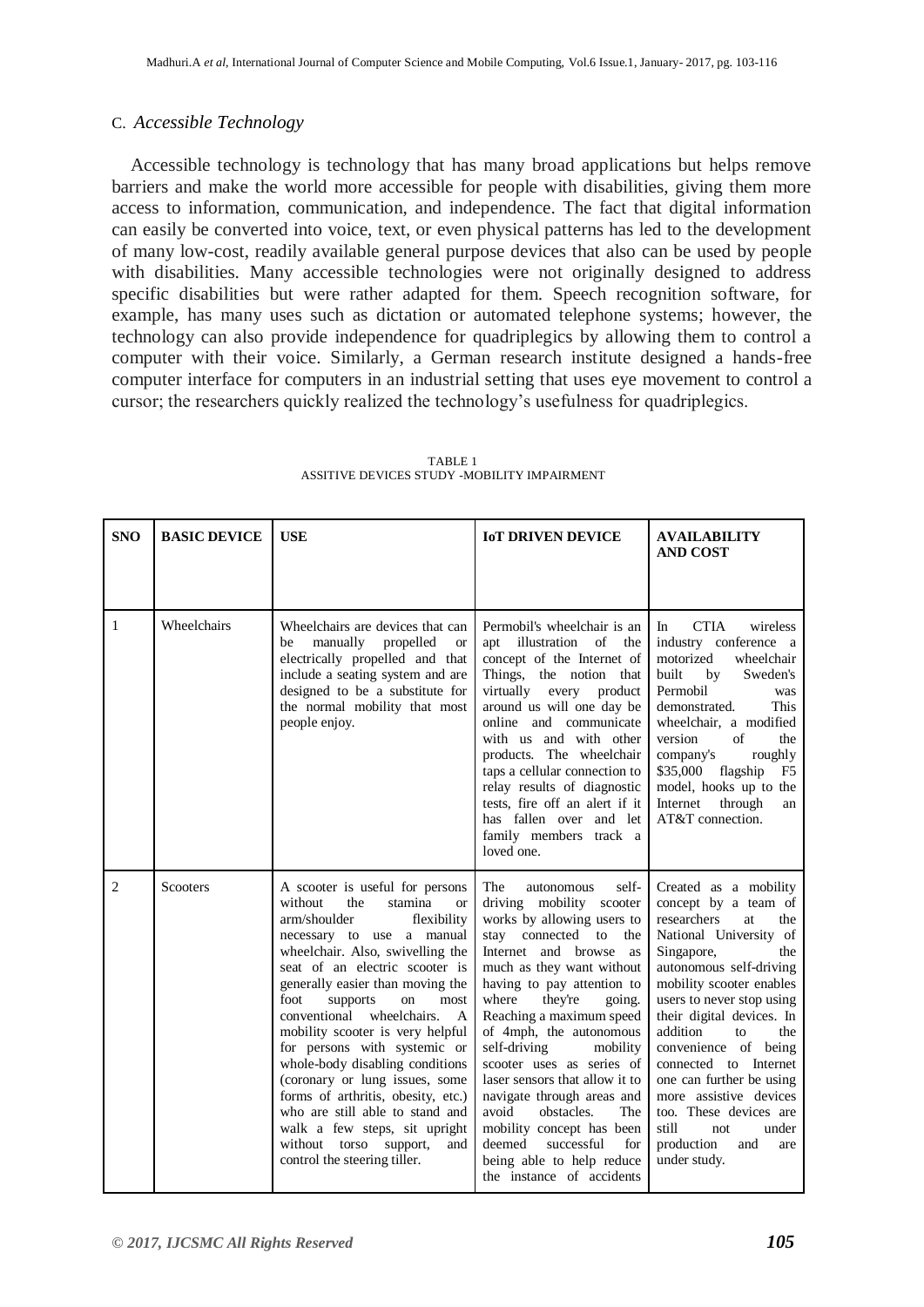|   |         |                                                                                                                                                                                                                                                                                                                                                                                                                                            | between<br>pedestrians.<br>Moreover, the autonomous<br>self-driving<br>mobility<br>scooter helps to reduce the<br>need for traditional cars in<br>urban areas and campuses<br>as well.                                                                                                                                                                                                                                                                                                                                                                                                                                                                                                                   |                                                                                                                                                     |
|---|---------|--------------------------------------------------------------------------------------------------------------------------------------------------------------------------------------------------------------------------------------------------------------------------------------------------------------------------------------------------------------------------------------------------------------------------------------------|----------------------------------------------------------------------------------------------------------------------------------------------------------------------------------------------------------------------------------------------------------------------------------------------------------------------------------------------------------------------------------------------------------------------------------------------------------------------------------------------------------------------------------------------------------------------------------------------------------------------------------------------------------------------------------------------------------|-----------------------------------------------------------------------------------------------------------------------------------------------------|
| 3 | Walkers | A walker or walking frame or<br>Rollator is a tool for disabled<br>people who need additional<br>support to maintain balance or<br>stability while<br>walking.<br>It<br>consists of a frame that is about<br>waist high, approximately twelve<br>inches deep and slightly wider<br>than the user. Walkers are also<br>available in other sizes, such as<br>for children, or for heavy people.<br>Modern walkers are height-<br>adjustable. | From Technical Research<br>Centre<br>of<br>Finland<br>(VTT), Researchers<br>have<br>developed a smart walker<br>prototype<br>that<br>supports<br>independent living among<br>the elderly by making the<br>traditional walker smart.<br>They have retrofitted it with<br>sensors and digital software<br>that analyze user's physical<br>condition<br>and<br>daily<br>activities. This allows the<br>device to collect useful<br>information on user's daily<br>rhythm, walking distances,<br>duration and speed of<br>walking, in addition to hand<br>grip<br>strength.<br>Such<br>information can then be<br>used to monitor user's<br>wellbeing<br>and<br>physical<br>condition.<br>Also<br>Furtwangen | Prototype developed by<br>couple of universities<br>are driving the research<br>further to improvise and<br>provide<br>marketable<br>Smart walkers. |
|   |         |                                                                                                                                                                                                                                                                                                                                                                                                                                            | University developed "IoT<br>Walker"<br>$\mbox{``IoT}$<br>and<br>Wheelchair" using PTC's<br>" $IoT$<br>ThingWorx.<br>The<br>Wheelchair" and the "IoT<br>Walker"<br>being<br>are<br>developed to include a<br>Raspberry<br>Pi@<br>microprocessor that will<br>connect to the cloud and<br>thus to PTC's ThingWorx-<br>an application development<br>platform for the IoT.                                                                                                                                                                                                                                                                                                                                 |                                                                                                                                                     |
| 4 | Canes   | A white cane is used by many<br>people who are blind or visually<br>impaired. Its primary uses are as<br>a mobility tool and as a courtesy<br>to others, but there are at least<br>five varieties, each serving a<br>slightly different need.                                                                                                                                                                                              | SmartCaneTM device is an<br>electronic travel aid which<br>fits on the top fold of the<br>white cane. It serves as an<br>enhancement to white cane<br>and<br>overcomes<br>its<br>limitations by detecting<br>knee above and hanging<br>obstacles. For safe mobility,<br>it is important that such<br>obstacles are detected early.<br>The cane has other uses as a<br>spatial awareness device as<br>it<br>detect<br>can<br>presence/absence of objects<br>the<br>surroundings.<br>in<br>Further, as compared to the<br>white cane, the detection                                                                                                                                                        | Developed<br>as<br>a<br>university project, taken<br>over by Phoneix medical<br>System(P) Ltd, India is<br>available in market.                     |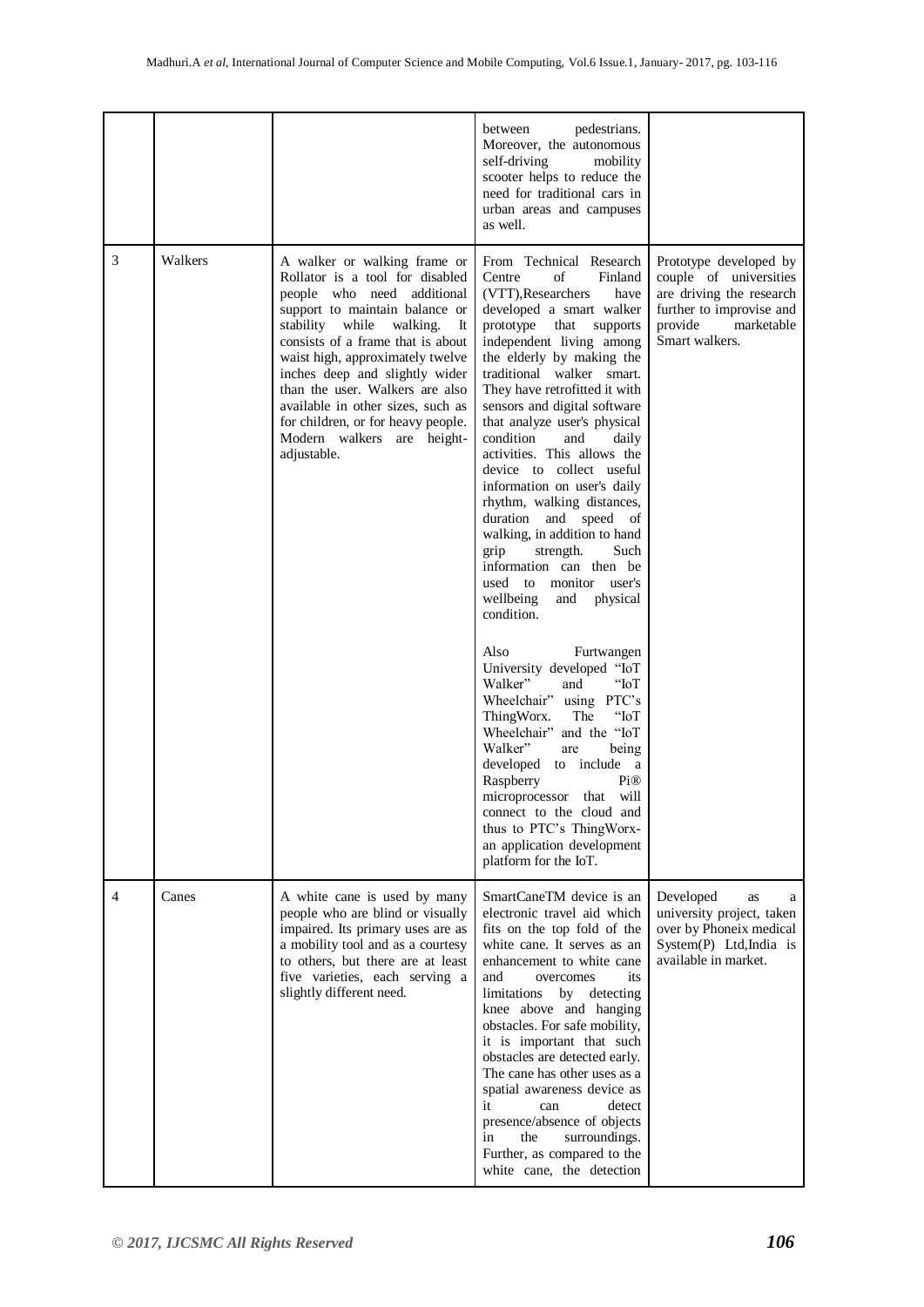|   |                    |                                                                                                                                                                                                                                                                                                                                                       | distance is increased from<br>$0.5$ meters to $3$ meters. It<br>informs about the presence<br>of objects before actually<br>touching the object with the<br>cane and thus helps in<br>preventing<br>unwanted<br>This<br>contact.<br>avoids<br>socially awkward situations<br>like collision with people<br>while walking or unsafe<br>collisions with animals or<br>into trash.                                                                                                                                                                                                                                                                                                                                                                                                                                                                                                          |                                                                                                                   |
|---|--------------------|-------------------------------------------------------------------------------------------------------------------------------------------------------------------------------------------------------------------------------------------------------------------------------------------------------------------------------------------------------|------------------------------------------------------------------------------------------------------------------------------------------------------------------------------------------------------------------------------------------------------------------------------------------------------------------------------------------------------------------------------------------------------------------------------------------------------------------------------------------------------------------------------------------------------------------------------------------------------------------------------------------------------------------------------------------------------------------------------------------------------------------------------------------------------------------------------------------------------------------------------------------|-------------------------------------------------------------------------------------------------------------------|
| 5 | Crutches           | A crutch is a mobility aid that<br>transfers weight from the legs to<br>the upper body. It is often used<br>for people who cannot use their<br>legs to support their weight, for<br>reasons ranging from short-term<br>injuries to lifelong disabilities.                                                                                             | INTERCRUTCH is a IoT<br>crutch design which can<br>assist doctors to assess<br>injuries conditions,<br>also<br>self-<br>easy for<br>patient<br>monitoring.<br>In<br>crutch,<br>there's a pressure sensor<br>detection, data will<br>be<br>recorded in APP and upload<br>to Cloud, so doctor and<br>health care workers can<br>check it easily, as injuries<br>back at clinic. Also, injuries<br>can check their status on<br>phone any time. Besides,<br>patient and doctor both will<br>know well injury condition.<br>So if patient's condition get<br>worse, not just doctor but<br>the patient will notice. The<br>analyzed data not only will<br>assist doctor to assess and<br>patient to self-monitoring,<br>it<br>also<br>helps<br>them<br>communicate with<br>each<br>other. After collected lost of<br>users data, we can use the<br>machine learning to go a<br>step further. | This product needs to be<br>patented for production.                                                              |
| 6 | Prosthetic devices | prosthesis, prosthetic,<br>A<br><b>or</b><br>prosthetic limb is a device that<br>replaces a missing body part. It<br>is part of the<br>field<br>of<br>biomechatronics, the science of<br>using mechanical devices with<br>human muscle, skeleton, and<br>nervous systems to assist or<br>enhance motor control lost by<br>trauma, disease, or defect. | Smart Bionic Limbs are<br>Reengineering the Human.<br>Scientists<br>are<br>building<br>bionic limbs with machines<br>intelligence that can sense<br>their<br>environment<br>and<br>predict a user's intentions.<br>Smart robotics will enhance<br>the powers of the able-<br>bodied, too.                                                                                                                                                                                                                                                                                                                                                                                                                                                                                                                                                                                                | It is an area of on-going<br>research.                                                                            |
| 7 | Orthotic devices   | Orthotics combines knowledge<br>of anatomy and physiology,<br>pathophysiology,<br>biomechanics<br>and engineering. Patients who<br>benefit from an orthosis may<br>have a condition such as spina<br>bifida or cerebral palsy, or have<br>experienced<br>a<br>spinal<br>cord<br>injuryor stroke. Equally, orthoses                                    | Sensoria Inc., a leader in<br>wearable<br>fitness<br>technology, has partnered<br>with the world's leading<br>orthotics<br>company<br>to<br>deliver the first ever IoT<br>orthotic device. Together<br>with Orthotics Holdings,<br>Inc. (OHI), Sensoria will                                                                                                                                                                                                                                                                                                                                                                                                                                                                                                                                                                                                                             | The device is currently<br>undergoing<br>market<br>studies,<br>and<br>was<br>expected to be available<br>in 2016. |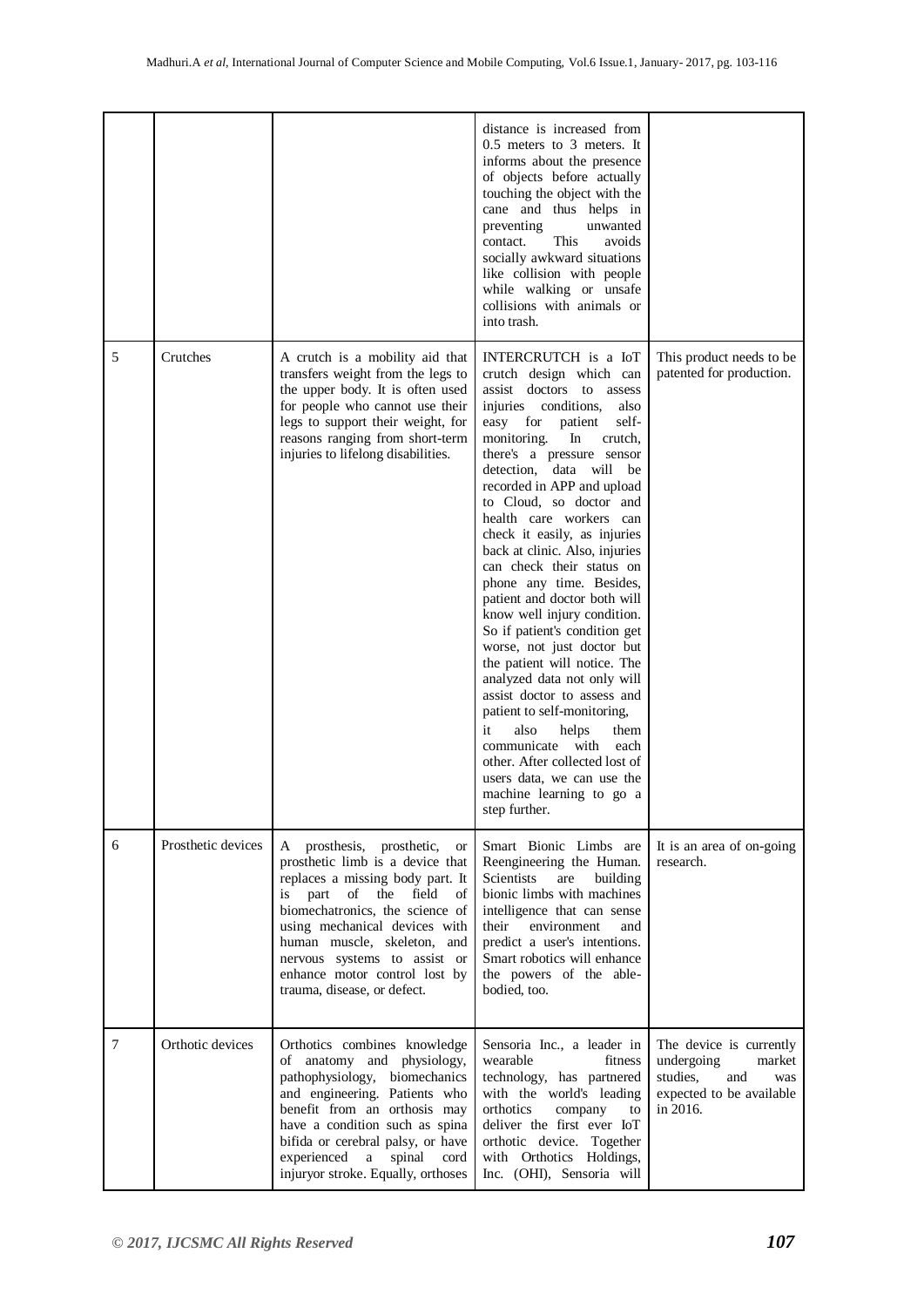|  | sometimes<br>used<br>are<br>prophylactically or to optimise<br>performance in sport. | debut and demo the new<br>Moore<br>Balance<br>Smart<br>Brace at Health 2.0-a<br>global<br>conference<br>for<br>healthcare<br>technologies.<br>The Smart Moore Balance<br>Brace is an internet<br>connected version of the<br>Balance<br><b>Brace</b><br>Moore<br>(MBB), a medical device<br>which launched in 2010.<br>The foot and ankle support<br>was designed to help reduce<br>the risk of falls in the<br>elderly by improving<br>balance and stability for its<br>wearers, and is now getting<br>a smart update to help<br>clinicians monitor<br>their<br>patients' adherence, activity<br>levels and gait parameters. |  |
|--|--------------------------------------------------------------------------------------|-------------------------------------------------------------------------------------------------------------------------------------------------------------------------------------------------------------------------------------------------------------------------------------------------------------------------------------------------------------------------------------------------------------------------------------------------------------------------------------------------------------------------------------------------------------------------------------------------------------------------------|--|
|--|--------------------------------------------------------------------------------------|-------------------------------------------------------------------------------------------------------------------------------------------------------------------------------------------------------------------------------------------------------------------------------------------------------------------------------------------------------------------------------------------------------------------------------------------------------------------------------------------------------------------------------------------------------------------------------------------------------------------------------|--|

| TABLE 2                                    |  |
|--------------------------------------------|--|
| ASSITIVE DEVICE STUDY - VISUAL IMPAIRMENTS |  |

| <b>SNO</b> | <b>BASIC DEVICE</b>           | <b>USE</b>                                                                                                                                                                                                                                                                                                                                                                                                                       | <b>DRIVEN</b><br><b>IOT</b><br><b>DEVICE</b>                                                                                                                                                                                                                                                                                                                                                                                      | <b>AVAILABILITY</b><br><b>AND COST</b>                                                                                                                                                                            |
|------------|-------------------------------|----------------------------------------------------------------------------------------------------------------------------------------------------------------------------------------------------------------------------------------------------------------------------------------------------------------------------------------------------------------------------------------------------------------------------------|-----------------------------------------------------------------------------------------------------------------------------------------------------------------------------------------------------------------------------------------------------------------------------------------------------------------------------------------------------------------------------------------------------------------------------------|-------------------------------------------------------------------------------------------------------------------------------------------------------------------------------------------------------------------|
| 1          | Screen readers                | Screen readers<br>are<br>software<br>programs<br>that allow blind or<br>visually<br>impaired<br>users to read the text<br>that is displayed on<br>the computer screen<br>with<br>speech<br>a<br>synthesizer or braille<br>display.<br>$\mathbf{A}$<br>screen<br>reader is the interface<br>between<br>the<br>computer's operating<br>system,<br>its<br>applications, and the<br>user. T                                          | Screen readers<br>are<br>smart are currently<br>available for use with<br>personal<br>computers<br>running<br>Linux,<br>Windows, and mac,<br>IOS, Android,<br>and<br>more.<br>Each screen reader<br>incorporates<br>a<br>different<br>command<br>structure.<br>and most<br>support a variety of<br>speech<br>synthesizers<br>too.                                                                                                 | Prices range from free<br>to \$1,200.                                                                                                                                                                             |
| 2          | Braille and braille embossers | Braille is a system of<br>raised<br>dots<br>formed<br>units<br>called<br>into<br>braille cells. A full<br>braille cell is made up<br>of six dots, with two<br>parallel rows of three<br>dots.<br>but<br>other<br>combinations<br>and<br>quantities of<br>dots<br>represent other letters,<br>numbers, punctuation<br>marks,<br>$\alpha$<br>words.<br>People can then use<br>their fingers to read<br>the code of raised<br>dots. | Using mobile Braille<br>printing it is<br>no<br>longer necessary to<br>connect your Braille<br>embosser<br>to<br>a<br>computer or to use a<br>Braille editor. The V5<br>embossers introduce<br>the Wi-Fi network<br><b>Braille</b><br>to<br>port<br>printing. This makes<br>embossing from your<br>smart phone possible.<br>With the Index direct<br>Braille function (idB)<br>it is easy for everyone<br>print<br>standard<br>to | Index Braille is the<br>world market leader<br>for Braille embosser<br>production.New<br>V <sub>5</sub><br>embossers<br>allow<br>printing straight from<br>mobile phone.<br>This product is under<br>development. |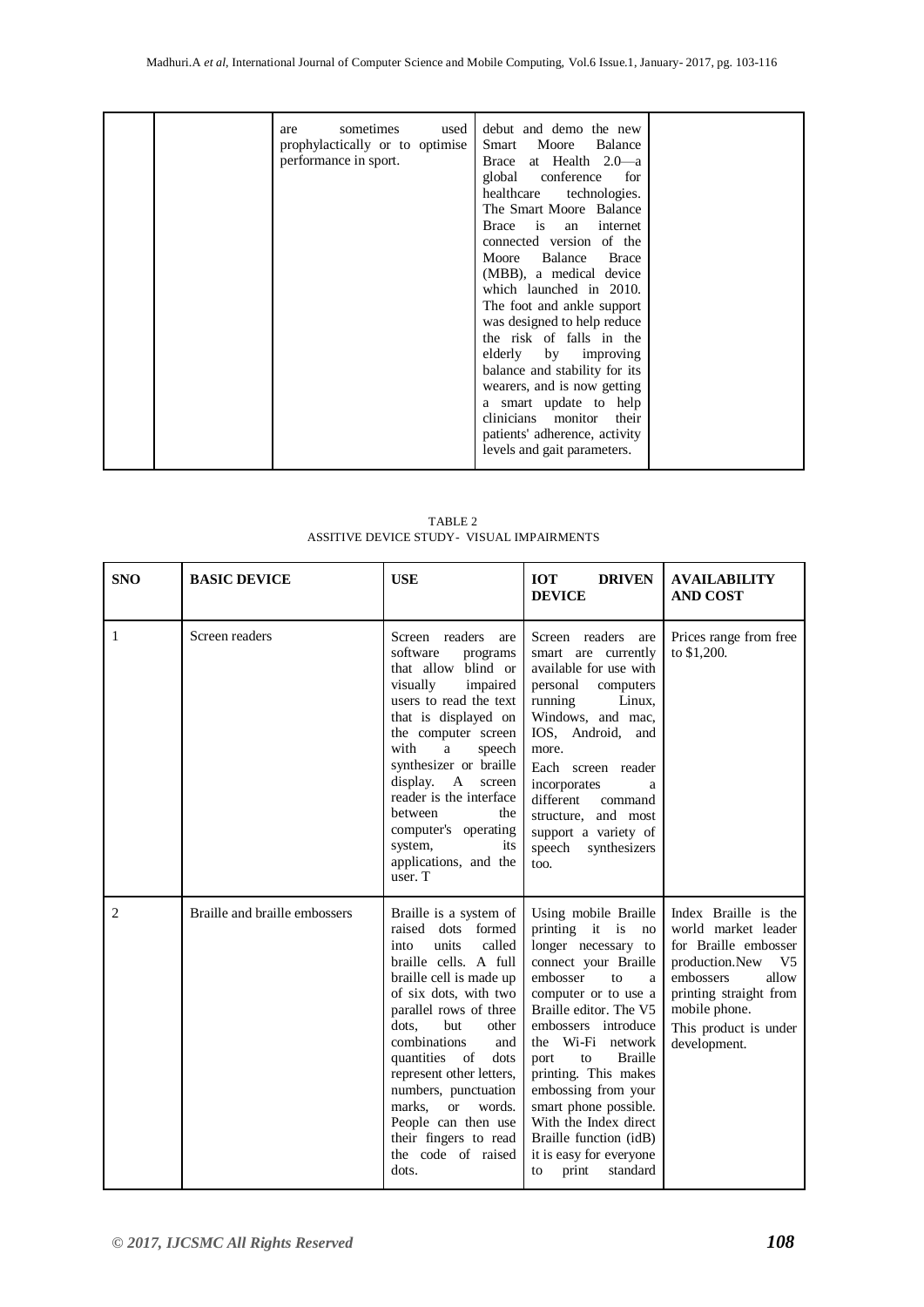| 3 | Desktop video magnifier       | video<br>Desktop<br>magnifiers<br>are<br>electronic<br>devices<br>that use a camera and<br>a display screen to<br>perform<br>digital<br>magnification<br>of<br>printed<br>materials.<br>They enlarge printed<br>pages for those with<br>low vision. A camera<br>connects to a monitor                                                                                                                                                                                                                                                                                                                                                          | documents such as<br>txt, doc, docx and<br>Index<br>direct<br>pdf.<br>Braille removes<br><sub>a</sub><br>time consuming step,<br>known as the Braille<br>editor, from Braille<br>embossing.<br>In contrast to stand-<br>mounted<br>cameras,<br>handheld cameras are<br>designed for bringing<br>the camera to the<br>material to be viewed.<br>They can magnify<br>almost<br>anything<br>within<br>reach<br>including labels on<br>packages of food and<br>medicine. Handheld                                                                                                                                             | America Foundation<br>for Blind has listed<br>various<br>portable<br><b>CCTV</b><br>technolomagnifiers<br>available.<br>Typically,<br>video magnifiers that<br>use a camera mounted<br>on a fixed stand and<br>xy table are in the<br>$$1,800$ to<br>\$4,000<br>price range. Lower |
|---|-------------------------------|------------------------------------------------------------------------------------------------------------------------------------------------------------------------------------------------------------------------------------------------------------------------------------------------------------------------------------------------------------------------------------------------------------------------------------------------------------------------------------------------------------------------------------------------------------------------------------------------------------------------------------------------|---------------------------------------------------------------------------------------------------------------------------------------------------------------------------------------------------------------------------------------------------------------------------------------------------------------------------------------------------------------------------------------------------------------------------------------------------------------------------------------------------------------------------------------------------------------------------------------------------------------------------|------------------------------------------------------------------------------------------------------------------------------------------------------------------------------------------------------------------------------------------------------------------------------------|
|   |                               | that displays real time<br>images, and the user<br>can control settings<br>such<br>as<br>magnification, focus,<br>contrast, underlining,<br>highlighting,<br>and<br>other<br>screen<br>preferences.<br>They<br>come in a variety of<br>sizes and styles; some<br>are small and portable<br>with<br>handheld<br>cameras, while others<br>are much larger and<br>mounted on a fixed<br>stand.                                                                                                                                                                                                                                                    | cameras are often on<br>rollers, which make<br>them easier to move<br>across a flat working<br>surface.<br>Some<br>manufacturers<br>of<br>video magnifiers that<br>use handheld cameras<br>offer a writing stand<br>as an accessory.                                                                                                                                                                                                                                                                                                                                                                                      | cost video magnifiers<br>that plug into a TV<br>are in the \$400 to<br>\$1,000 price range.                                                                                                                                                                                        |
| 4 | Screen magnification software | A screen magnifier is<br>software<br>that<br>interfaces<br>with<br>a<br>computer's graphical<br>output<br>to<br>present<br>enlarged<br>screen<br>allows<br>content.<br>It<br>users to enlarge the<br>texts and graphics on<br>their<br>computer<br>for<br>easier<br>screens<br>Similar to<br>viewing.<br>desktop<br>video<br>magnifiers,<br>this<br>technology<br>assists<br>people<br>with<br>low<br>vision. After the user<br>loads the software<br>into their computer's<br>memory, it serves as a<br>kind of "computer<br>magnifying<br>glass."<br>Wherever<br>the<br>computer<br>cursor<br>moves, it enlarges the<br>area around it. This | Today's full-featured<br>screen magnifiers can<br>magnify all items on<br>a screen, including<br>the mouse pointer,<br>text cursor, icons,<br>buttons, and title bars.<br>The magnifiers also<br>provide a set of<br>tracking<br>mouse<br>features.<br>Persons<br>with<br>considerable<br>vision<br>may not need a screen<br>magnification<br>program.<br>Instead,<br>they may use a larger<br>monitor that allows<br>for larger text or<br>graphics<br>while<br>keeping all material<br>on the screen. Larger<br>text and graphics can<br>be<br>achieved<br>by<br>lowering the screen<br>resolution<br><b>SO</b><br>that | Fully<br>featured<br>products are already<br>available<br>in<br>the<br>market at reasonably<br>affordable price, like<br>UltraProlink<br>Mobile<br>Phone<br>Screen<br>Magnifier.                                                                                                   |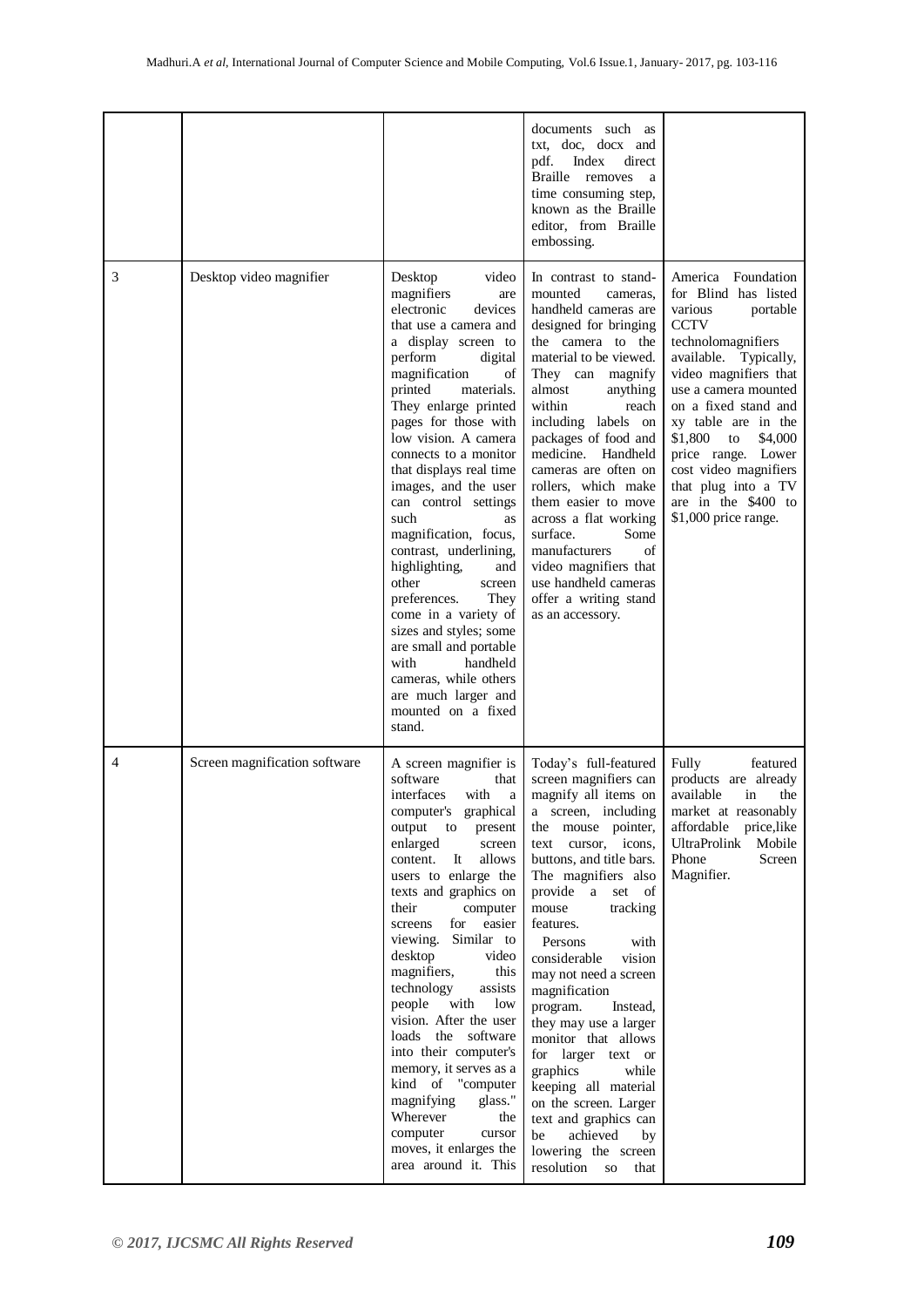|   |                                   | allows<br>greater<br>computer<br>accessibility<br>for<br><sub>a</sub><br>wide range of visual<br>abilities.                                                                                                                                                                                                                                                                                                                                                                                          | bigger<br>pixels<br>are<br>used.<br>Recently,<br>screen<br>reader manufacturers<br>have added text-to-<br>speech output to their<br>products. This allows<br>with<br>low<br>people<br>vision<br>to<br>use<br>a<br>combination<br>of<br>magnification<br>and<br>speech. If a<br>user<br>requires<br>primarily<br>speech output or is<br>losing vision, a screen<br>reader may be a better<br>choice.                                                                                                                                                                                                                                                                                                                                                                                                                                                                                                                                                                                                                                                                                                                                                                                           |                                                                                                                                                                                         |
|---|-----------------------------------|------------------------------------------------------------------------------------------------------------------------------------------------------------------------------------------------------------------------------------------------------------------------------------------------------------------------------------------------------------------------------------------------------------------------------------------------------------------------------------------------------|-----------------------------------------------------------------------------------------------------------------------------------------------------------------------------------------------------------------------------------------------------------------------------------------------------------------------------------------------------------------------------------------------------------------------------------------------------------------------------------------------------------------------------------------------------------------------------------------------------------------------------------------------------------------------------------------------------------------------------------------------------------------------------------------------------------------------------------------------------------------------------------------------------------------------------------------------------------------------------------------------------------------------------------------------------------------------------------------------------------------------------------------------------------------------------------------------|-----------------------------------------------------------------------------------------------------------------------------------------------------------------------------------------|
| 5 | Large-print and tactile keyboards | large-print<br>A<br>keyboard has large<br>letters printed on the<br>keys.<br>On<br>the<br>keyboard shown, the<br>round buttons at the<br>top control software<br>which can magnify<br>the screen (zoom in),<br>change<br>the<br>background colour of<br>the screen, or make<br>the mouse cursor on<br>the screen larger. The<br>"bump dots" on the<br>keys, installed in this<br>case<br>by<br>the<br>organization using the<br>keyboards, help the<br>user find the right<br>keys in a tactile way. | Bluetooth<br>enabled.<br>low vision keypads<br>designed<br>are<br>specifically for iPad,<br>iPhone,<br>and<br>iPod<br>devices.<br>Nicely<br>designed<br>for<br>the<br>visually impaired.<br>Large print keyboards<br>are designed to help<br>the visually impaired<br>with their computing<br>needs.<br>Traditional<br>keyboards can have<br>small black letters on<br>white/ivory keys that<br>can be difficult to<br>view and identify by<br>many people with<br>low vision. Bright<br>and bold, these large<br>print keyboards make<br>it easy to type out a<br>quick email to a loved<br>the<br><b>or</b><br>put<br>one<br>finishing touches on<br>your next bestseller.<br>Some of the large<br>print keyboards listed<br>below also feature<br>high contrast colours<br>that<br>visually<br>SO <sub>3</sub><br>impaired individuals<br>can still see the letters<br>and numbers when<br>they type. We offer<br>keyboards with large<br>bold print on the<br>keys, some with even<br>larger<br>keys<br>in<br>addition to bold print,<br>and large print and<br>Braille self-adhesive<br>stick-on key<br>top<br>labels for sticking<br>onto the keys of a<br>existing<br><b>or</b><br>new | These products are<br>already in market at a<br>reasonable price like<br>products by LS $\& S$ ,<br>catalogue of products<br>for<br>the<br>visually<br>impaired and hard of<br>hearing. |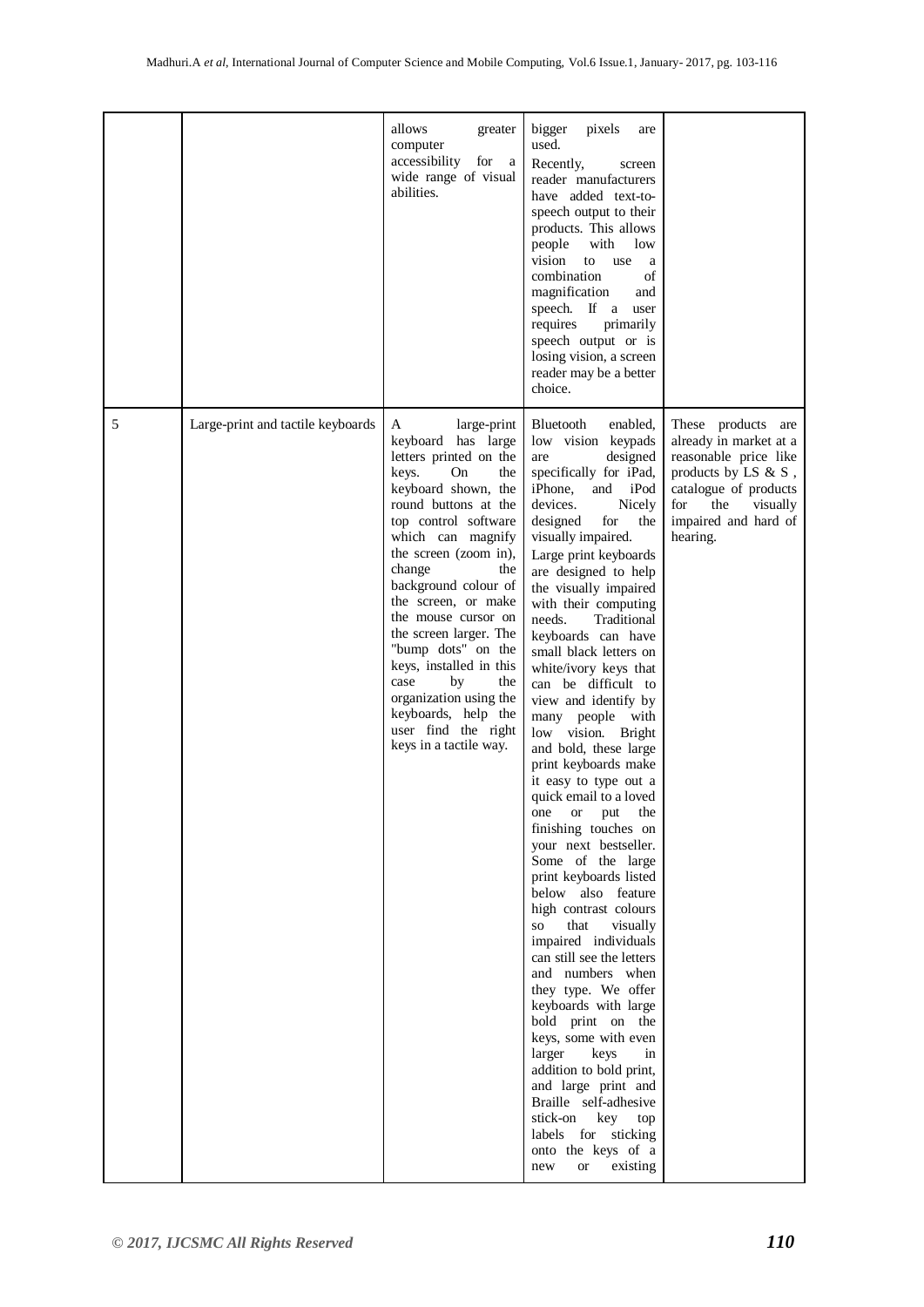|   |                       |                                                                                                                                                                                                                                                                                                                                                                                                                                                                                                                                                                                                                                                                                                                                                                                                                                                                                                                                                      | keyboard. Low vision<br>keyboard stickers are<br>also great for when<br>number<br>and<br>the<br>letters are wearing off<br>of<br>favourite<br>your<br>keyboard.                                                                                            |                                                                                                                                                                                                                                                                                                             |
|---|-----------------------|------------------------------------------------------------------------------------------------------------------------------------------------------------------------------------------------------------------------------------------------------------------------------------------------------------------------------------------------------------------------------------------------------------------------------------------------------------------------------------------------------------------------------------------------------------------------------------------------------------------------------------------------------------------------------------------------------------------------------------------------------------------------------------------------------------------------------------------------------------------------------------------------------------------------------------------------------|------------------------------------------------------------------------------------------------------------------------------------------------------------------------------------------------------------------------------------------------------------|-------------------------------------------------------------------------------------------------------------------------------------------------------------------------------------------------------------------------------------------------------------------------------------------------------------|
| 6 | Navigation Assistance | Assistive technology<br>for navigation has<br>exploded on the IEEE<br>Xplore database since<br>2000, with over 7,500<br>engineering<br>articles<br>written on assistive<br>technologies<br>and<br>visual impairment in<br>the past 25 years, and<br>over 1,300 articles on<br>solving the problem<br>of<br>navigation<br>for<br>people who are blind<br>or visually impaired.<br>As well, over 600<br>articles on augmented<br>and<br>visual<br>reality<br>impairment<br>have<br>appeared<br>in<br>the<br>engineering literature<br>since 2000. Most of<br>these articles were<br>published within the<br>past 5 years, and the<br>number of articles in<br>this area is increasing<br>GPS,<br>every<br>year.<br>accelerometers.<br>gyroscopes,<br>and<br>cameras can pinpoint<br>the exact location of<br>the user and provide<br>information on what's<br>the<br>immediate<br>in<br>vicinity,<br>and<br>assistance in getting<br>to a destination. | Lot of research is<br>being<br>done<br>and<br>number of papers are<br>being published with<br>solution<br>to<br>Smart<br>Navigation<br>System<br>For Visually Impaired<br>such as.<br>Sensor<br><b>Based</b><br>Assistance System for<br>Visually Impaired | <b>This</b><br>is<br>ongoing<br>research area and still<br>there are quite a lot of<br>navigation assistance<br>already available over<br>internet for free and<br>chargeable.<br>For<br>example,<br>Ariadne<br>GPS, Be My Eyes,<br>Blavigator,<br>Blind<br>Square,<br><b>BrailleNote</b><br>GPS, Buzzclip. |

 TABLE 3 ASSITIVE DEVICE STUDY- HEARING IMPAIRMENTS

| <b>SNO</b> | <b>BASIC DEVICE</b> | <b>USE</b>                                                                                                                                                   | <b>DRIVEN</b><br><b>IoT</b><br><b>DEVICE</b>                                                                                                                                                                                                 | <b>AVAILABILITY</b><br><b>AND COST</b>                           |
|------------|---------------------|--------------------------------------------------------------------------------------------------------------------------------------------------------------|----------------------------------------------------------------------------------------------------------------------------------------------------------------------------------------------------------------------------------------------|------------------------------------------------------------------|
|            | Hearing aids        | aid is a device<br>hearing. Hearing aids of Things<br>classified<br>as<br>are<br>in<br>medical devices<br>most countries,<br>and 1<br>regulated<br>by<br>the | A hearing aid or deaf   Oticon has announced   Based on the models<br>the launch of Oticon<br>designed to improve   Opn, the first Internet<br>(IoT)<br>hearing aid, which<br>can be programmed<br>communicate<br>to<br>directly with a full | the<br>products<br>are<br>priced and available<br>in the market. |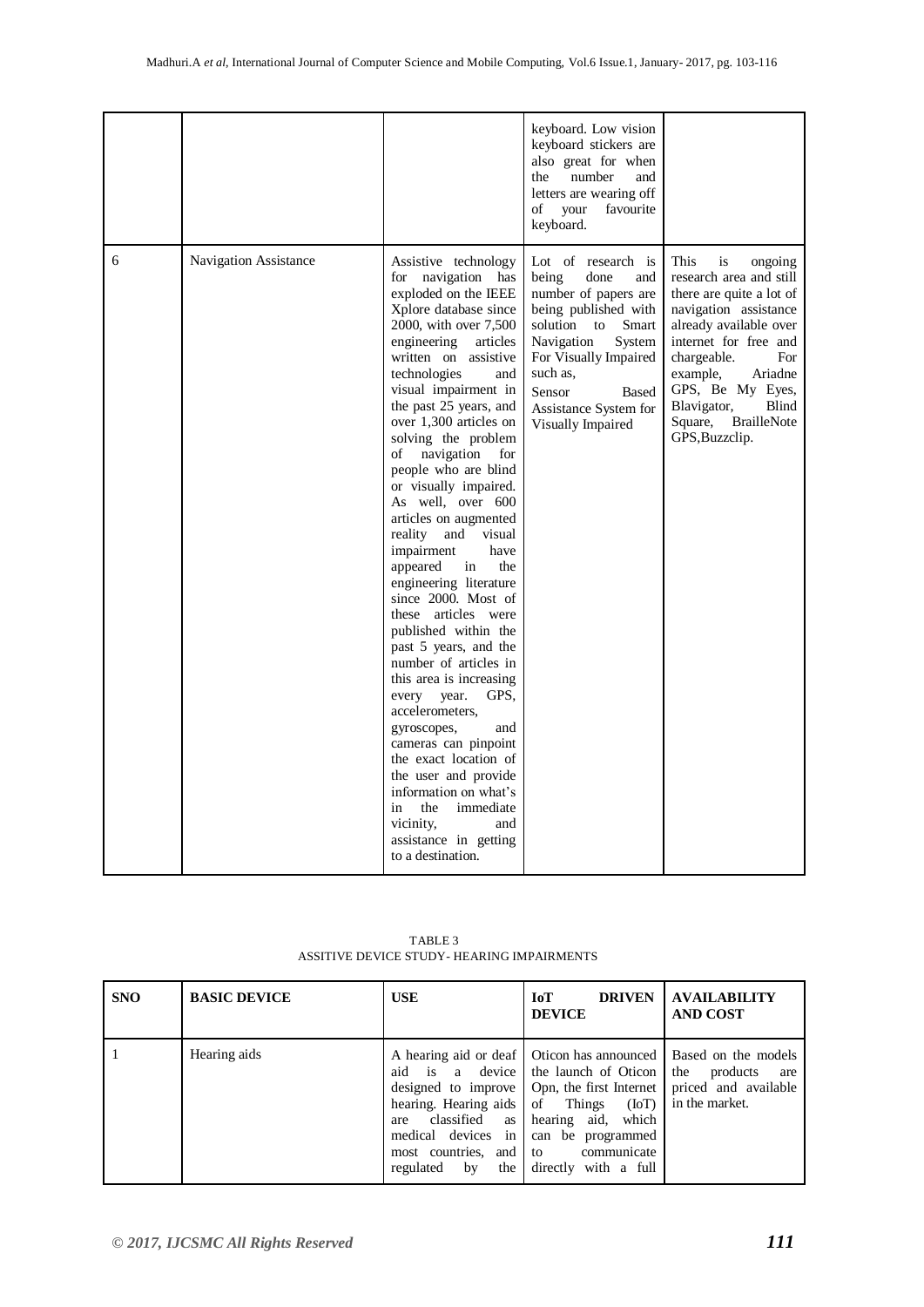|   |                               | respective<br>regulations.<br>Small<br>audio amplifiers such<br>as PSAPs or other<br>plain<br>sound<br>reinforcing<br>systems<br>cannot be sold as<br>"hearing aids".                                                                                                                                                                                           | range of connected<br>devices such as baby<br>alarms.<br>smoke<br>detectors, and other<br>health<br>and safety-<br>related technologies.<br>According to Oticon,<br>Opnutilizes<br>the<br>TwinLink™, a dual<br>communication<br>system that combines<br>binaural<br>processing<br>with<br>streamer-free,<br>internet connectivity,<br>without<br>compromising battery<br>life or physical size.<br>The Opn is the first<br>listening<br>device<br>compatible with the<br>web-based<br>service<br>IFTTT (If This Then<br>That), which helps to<br>unlock potential for<br>connected<br>device<br>communication. The<br>Velox<br>sound<br>processing<br>system<br>allows Opn users to<br>more naturally follow<br>multiple<br>conversations<br>in<br>noisy environments<br>without<br>using<br>traditional<br>directionality. |                                                                                                                                                                                                                                                                                                                                                                                                                            |
|---|-------------------------------|-----------------------------------------------------------------------------------------------------------------------------------------------------------------------------------------------------------------------------------------------------------------------------------------------------------------------------------------------------------------|-----------------------------------------------------------------------------------------------------------------------------------------------------------------------------------------------------------------------------------------------------------------------------------------------------------------------------------------------------------------------------------------------------------------------------------------------------------------------------------------------------------------------------------------------------------------------------------------------------------------------------------------------------------------------------------------------------------------------------------------------------------------------------------------------------------------------------|----------------------------------------------------------------------------------------------------------------------------------------------------------------------------------------------------------------------------------------------------------------------------------------------------------------------------------------------------------------------------------------------------------------------------|
| 2 | Assistive listening devices   | An Assistive listening<br>device (ALD) is used<br>to improve hearing<br>ability for people in a<br>variety of situations<br>where they are unable<br>to distinguish speech<br>in noise. Often in a<br>noisy or crowded<br>room it is almost<br>impossible<br>for<br>an<br>individual<br>who<br>is<br>hard of hearing to<br>distinguish one voice<br>among many. | There are quite lot of<br>products<br>and<br>apps<br>running<br>smart<br>on<br>mobiles like below<br>(PSAP)Mimi Hearing<br>Amplifier (free) iOS<br>Jacoti<br>ListenApp<br>$(free)$ iOS<br>ReSound LiNX2<br>/Beltone Legend.                                                                                                                                                                                                                                                                                                                                                                                                                                                                                                                                                                                                 | lot<br>Quite<br>of<br>a<br>products and services<br>are<br>available<br>for<br>listening<br>assistive<br>devices,<br>including<br>softwares that are free<br>Android, ioS<br>on<br>mobiles<br>and<br>are<br>priced accordingly.<br>For<br>example-GN<br>ReSound LiNX Smart<br>AppReSound<br>Smart<br>App (iOS)<br>Sumo XP Hearing<br>Aids or BTE with<br>Semi<br>Analogue,<br>Digital<br>and<br>fully<br>digital versions. |
| 3 | Amplified telephone equipment | This type of assistive<br>technology<br>allows<br>users to amplify the<br>volume and clarity of                                                                                                                                                                                                                                                                 | There<br>devices<br>are<br>liked<br>Amplicom -<br>PowerTel<br>720<br>Assure+ DECT 6.0                                                                                                                                                                                                                                                                                                                                                                                                                                                                                                                                                                                                                                                                                                                                       | These products are<br>available in market<br>and priced on the<br>features in built.                                                                                                                                                                                                                                                                                                                                       |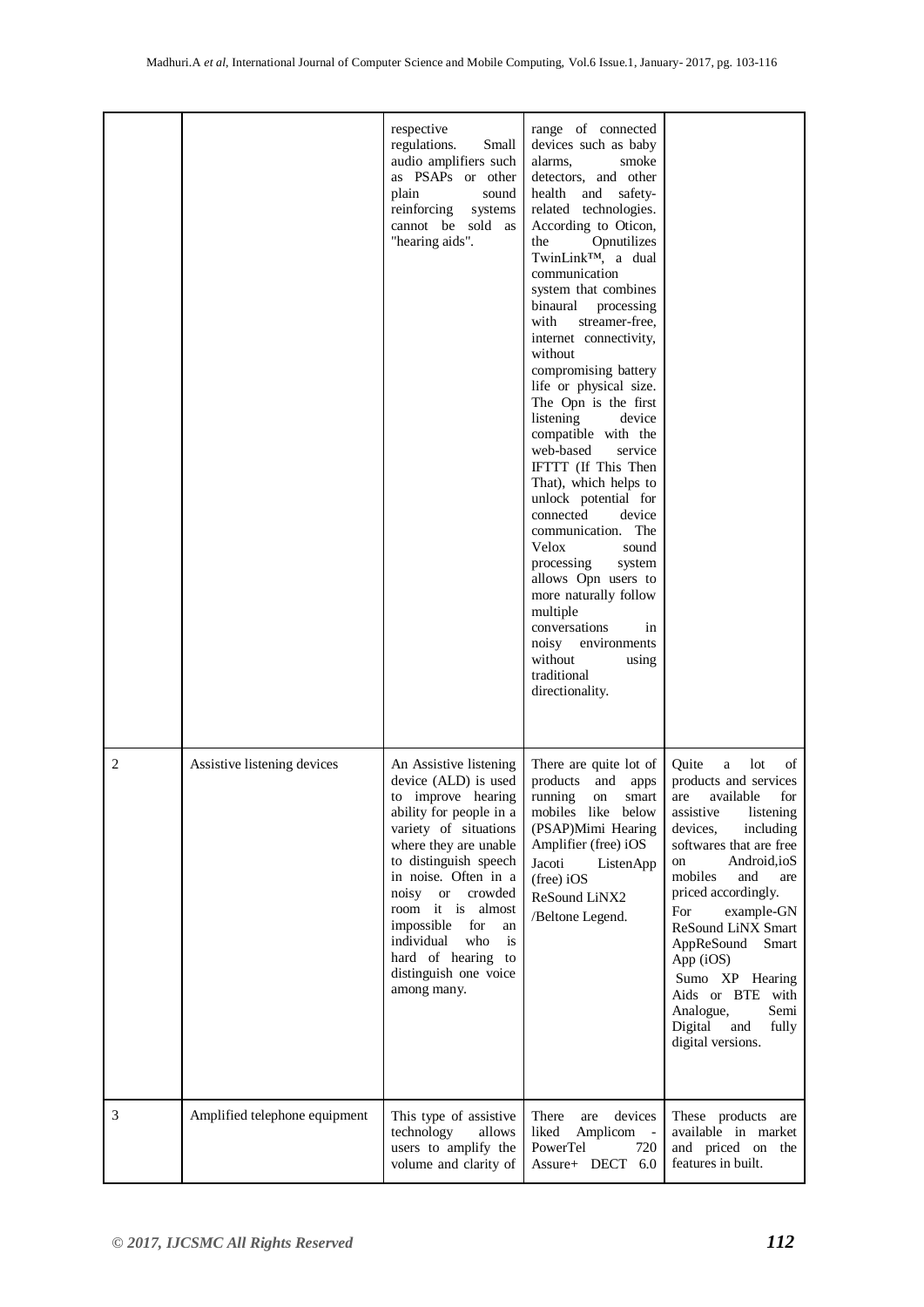|  | their phone calls so<br>that they can easily<br>this  <br>partake in<br>of<br>medium<br>communication.<br>There are also options<br>adjust<br>the<br>to<br>frequency and tone of<br>a call to suit their<br>individual<br>hearing<br>needs. Additionally,<br>there is a wide variety<br>amplified<br>of<br>telephones to choose<br>from, with different<br>degrees<br>of<br>amplification.<br>For<br>example, a phone<br>with 26 to 40 decibel<br>is generally sufficient<br>for mild hearing loss,<br>while a phone with 71<br>to 90 decibel is better<br>for<br>more<br>severe<br>hearing loss. | Cordless Phone with<br>Digital Answering<br>System - Black, that<br>provides hearing aids<br>T533 Doro Liberto<br>825 smartphone<br>excellent<br>An<br>amplified, hearing aid<br>compatible<br>smartphone that gives<br>you all the apps and<br>advanced features of<br>other<br>major<br>smartphones in a<br>much simpler way. |  |
|--|---------------------------------------------------------------------------------------------------------------------------------------------------------------------------------------------------------------------------------------------------------------------------------------------------------------------------------------------------------------------------------------------------------------------------------------------------------------------------------------------------------------------------------------------------------------------------------------------------|---------------------------------------------------------------------------------------------------------------------------------------------------------------------------------------------------------------------------------------------------------------------------------------------------------------------------------|--|

 TABLE 4 ASSITIVE DEVICE STUDY-COGNITIVE IMPAIRMENTS

| <b>SNO</b> | <b>BASIC DEVICE</b> | <b>USE</b>                                                                                                                                                                                                                                                | <b>DRIVEN</b><br><b>IoT</b><br><b>DEVICE</b>                                                                                                                                                                                                                                                                                                                                                                                                                                                                                                                                                                                                              | <b>AVAILABILITY</b><br><b>AND COST</b>                                                                                                              |
|------------|---------------------|-----------------------------------------------------------------------------------------------------------------------------------------------------------------------------------------------------------------------------------------------------------|-----------------------------------------------------------------------------------------------------------------------------------------------------------------------------------------------------------------------------------------------------------------------------------------------------------------------------------------------------------------------------------------------------------------------------------------------------------------------------------------------------------------------------------------------------------------------------------------------------------------------------------------------------------|-----------------------------------------------------------------------------------------------------------------------------------------------------|
| 1          | Memory aids         | Memory aids are any<br>type of assistive<br>technology that helps<br>a user learn and<br>remember certain<br>information. Many<br>memory aids are used<br>for cognitive<br>impairments such as<br>reading, writing, or<br>organizational<br>difficulties. | For example, a<br>Smartpen records<br>handwritten notes by<br>creating both a digital<br>copy and an audio<br>recording of the text.<br>Users simply tap<br>certain parts of their<br>notes and the pen<br>saves it and reads it<br>back to them.<br>External aids fall into<br>two categories: "low<br>tech" and "high tech."<br>1) Low tech aids<br>include pencil/paper<br>systems and simple<br>organization tools.<br>Examples include:<br>a)Checklist: used to<br>record lists for items<br>(e.g., shopping list)<br>and/or steps for<br>specific routines (e.g.,<br>laundry routine,<br>homework routine)<br>Wall or pocket<br>b)calendar: used to | This is ongoing<br>research area where<br>intelligent apps are<br>being developed to<br>handle memory aids<br>on smart phones and<br>other devices. |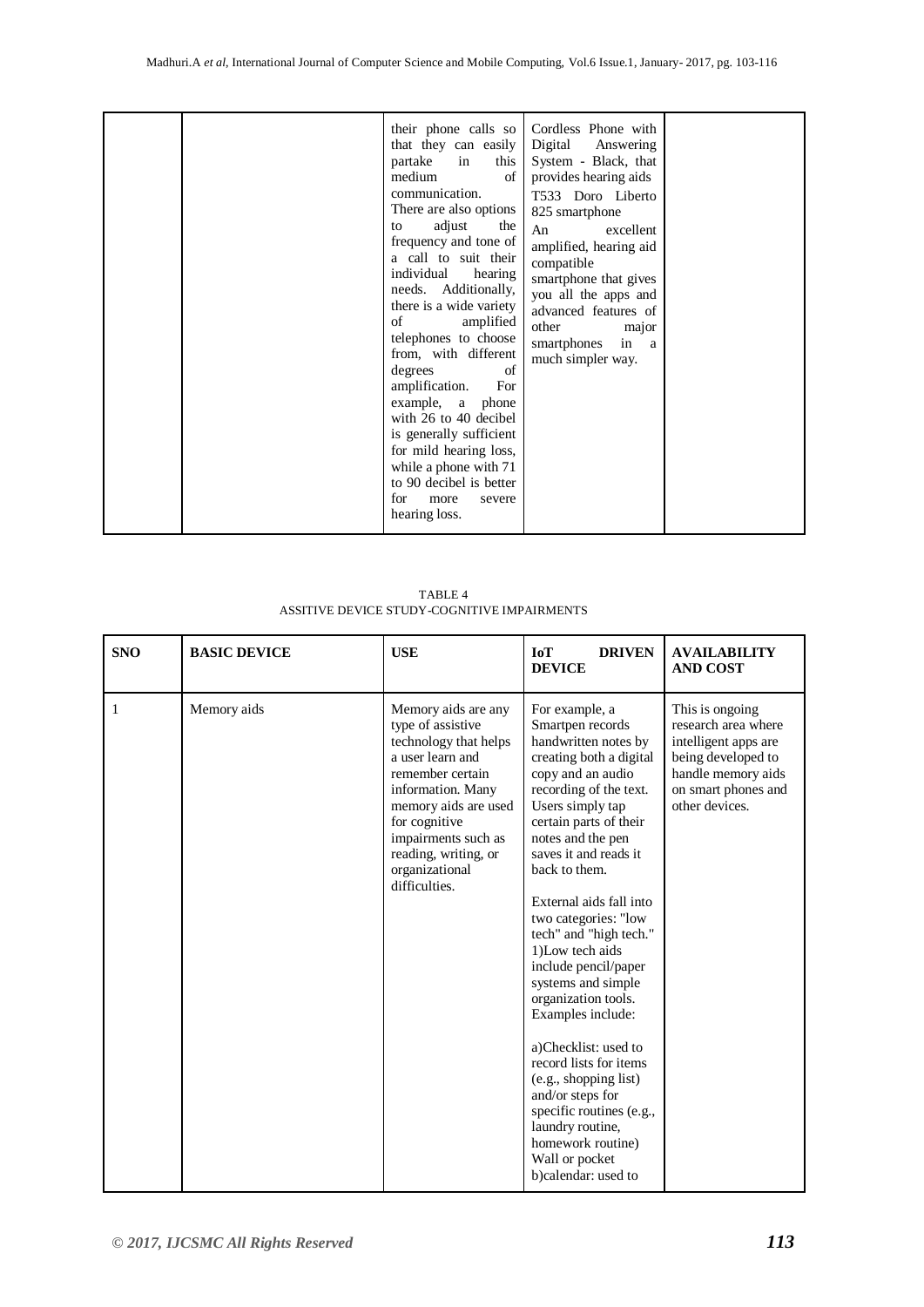|  | record/check           |  |
|--|------------------------|--|
|  | appointments and       |  |
|  | events (e.g., doctor's |  |
|  | appointments,          |  |
|  |                        |  |
|  | birthdays)             |  |
|  | c)Notebooks/daily      |  |
|  | planner: used to       |  |
|  | record/check           |  |
|  |                        |  |
|  | information across     |  |
|  | several categories     |  |
|  | (e.g., calendars,      |  |
|  |                        |  |
|  | contact information,   |  |
|  | expenses)              |  |
|  | d)Timer: used to       |  |
|  | monitor time during    |  |
|  |                        |  |
|  | specific activities    |  |
|  | (e.g., homework,       |  |
|  | cooking task)          |  |
|  | e)Medication boxes:    |  |
|  |                        |  |
|  | used to organize       |  |
|  | medications by day     |  |
|  | and time               |  |
|  | 2) High tech aids      |  |
|  | include electronic     |  |
|  |                        |  |
|  | devices that have a    |  |
|  | range of               |  |
|  | programming options    |  |
|  |                        |  |
|  | and uses               |  |
|  | High tech aids         |  |
|  | include electronic     |  |
|  | devices that have a    |  |
|  |                        |  |
|  | range of               |  |
|  | programming options    |  |
|  | and uses. Examples     |  |
|  | include:               |  |
|  |                        |  |
|  |                        |  |
|  | a)Digital voice        |  |
|  | recorder: a device     |  |
|  | used to record         |  |
|  |                        |  |
|  | information "in the    |  |
|  | moment" for later      |  |
|  | recall. Example:       |  |
|  | Olympus Voice          |  |
|  |                        |  |
|  | recorder™              |  |
|  | b)Programmable         |  |
|  | watch: a wristwatch    |  |
|  | used for               |  |
|  | alarms/reminders to    |  |
|  |                        |  |
|  | help recall important  |  |
|  | activities/events.     |  |
|  | Example: Timex         |  |
|  | DataLink™              |  |
|  |                        |  |
|  | c)PDA (personal        |  |
|  | digital assistant): a  |  |
|  | "pocket computer"      |  |
|  | with several features  |  |
|  |                        |  |
|  | including: alarms,     |  |
|  | calendar, contact      |  |
|  | information, internet, |  |
|  | e-mail, and music.     |  |
|  |                        |  |
|  | Example: IPod          |  |
|  | Touch <sup>TM</sup>    |  |
|  | d)Cell phone: a        |  |
|  | mobile phone that      |  |
|  | includes contact       |  |
|  |                        |  |
|  | information; several   |  |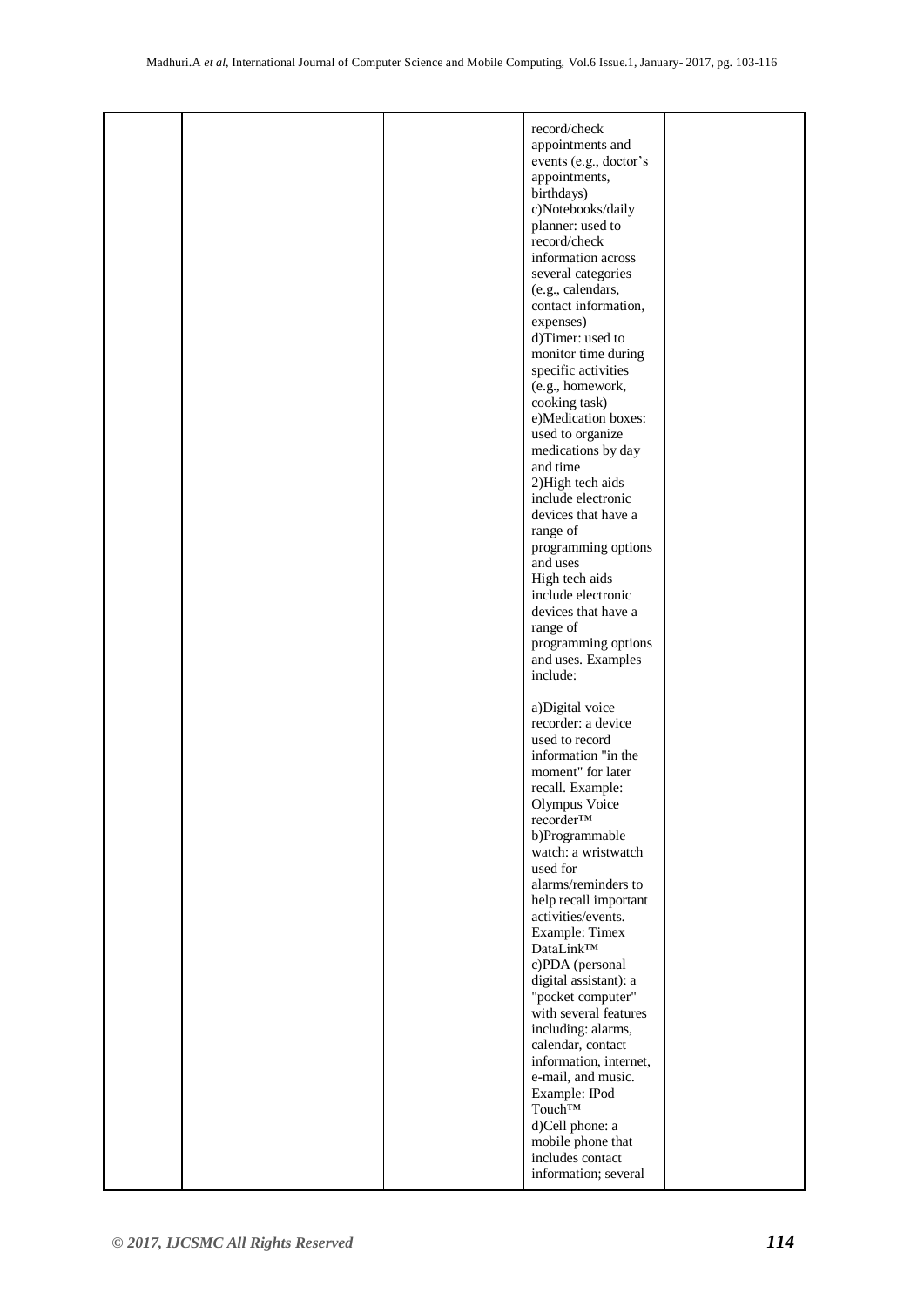|   |                             |                                                                                                                                                                                                                                                                                                                                                                                      | models include<br>alarm/calendar<br>programs, and<br>camera. Example:<br>Samsung™,<br>JitterbugTM<br>Smartphone: a device<br>that combines a full-<br>featured mobile<br>phone with handheld<br>computer functions as<br>well as GPS (global<br>positioning system).<br>Example: IPhone™                                                                                                                                                                                                                                                                                                                                                                                                                                                                                                                                                                                                             |                                                                                                                               |
|---|-----------------------------|--------------------------------------------------------------------------------------------------------------------------------------------------------------------------------------------------------------------------------------------------------------------------------------------------------------------------------------------------------------------------------------|------------------------------------------------------------------------------------------------------------------------------------------------------------------------------------------------------------------------------------------------------------------------------------------------------------------------------------------------------------------------------------------------------------------------------------------------------------------------------------------------------------------------------------------------------------------------------------------------------------------------------------------------------------------------------------------------------------------------------------------------------------------------------------------------------------------------------------------------------------------------------------------------------|-------------------------------------------------------------------------------------------------------------------------------|
| 2 | <b>Educational</b> software | <b>Educational software</b><br>is software that assists<br>people with reading,<br>learning,<br>comprehension, and<br>organizational<br>difficulties. Any<br>accommodation<br>software such as text<br>readers, notetakers,<br>text enlargers,<br>organization tools,<br>word predictions, and<br>talking word<br>processors falls under<br>the category of<br>educational software. | There are a wide<br>range of products to<br>support education for<br>people<br>with<br>disabilities.<br><b>SMART</b><br>Hardware<br><b>SMART</b><br>Board<br>interactive<br>whiteboards,<br>SMART Board for<br>Flat-Panel<br>Displays<br>interactive overlays,<br>Podium<br>SMART<br>(formerly<br>Sympodium)<br>interactive<br>pen<br>displays,<br><b>SMART</b><br>Response<br>(formerly)<br>Senteo)<br>interactive<br>response<br>system,<br><b>SMART</b><br>Slate<br>AirLiner)<br>(formerly)<br>wireless<br>slates and<br>Actalyst<br>interactive<br>digital signage<br><b>SMART</b><br>Software<br><b>SMART</b><br>Notebook<br>10,<br><b>SMART</b><br>Product<br><b>SMART</b><br>Drivers,<br>Sync<br>(formerly<br>SynchronEyes)<br>classroom<br>management<br>software<br>Operating<br><b>Systems</b><br>Windows<br>operating<br>systems<br>and<br>Mac<br>OS X<br>operating<br>system<br>software | These products are<br>already available in<br>the market and priced<br>according to the<br>features offered and<br>usability. |